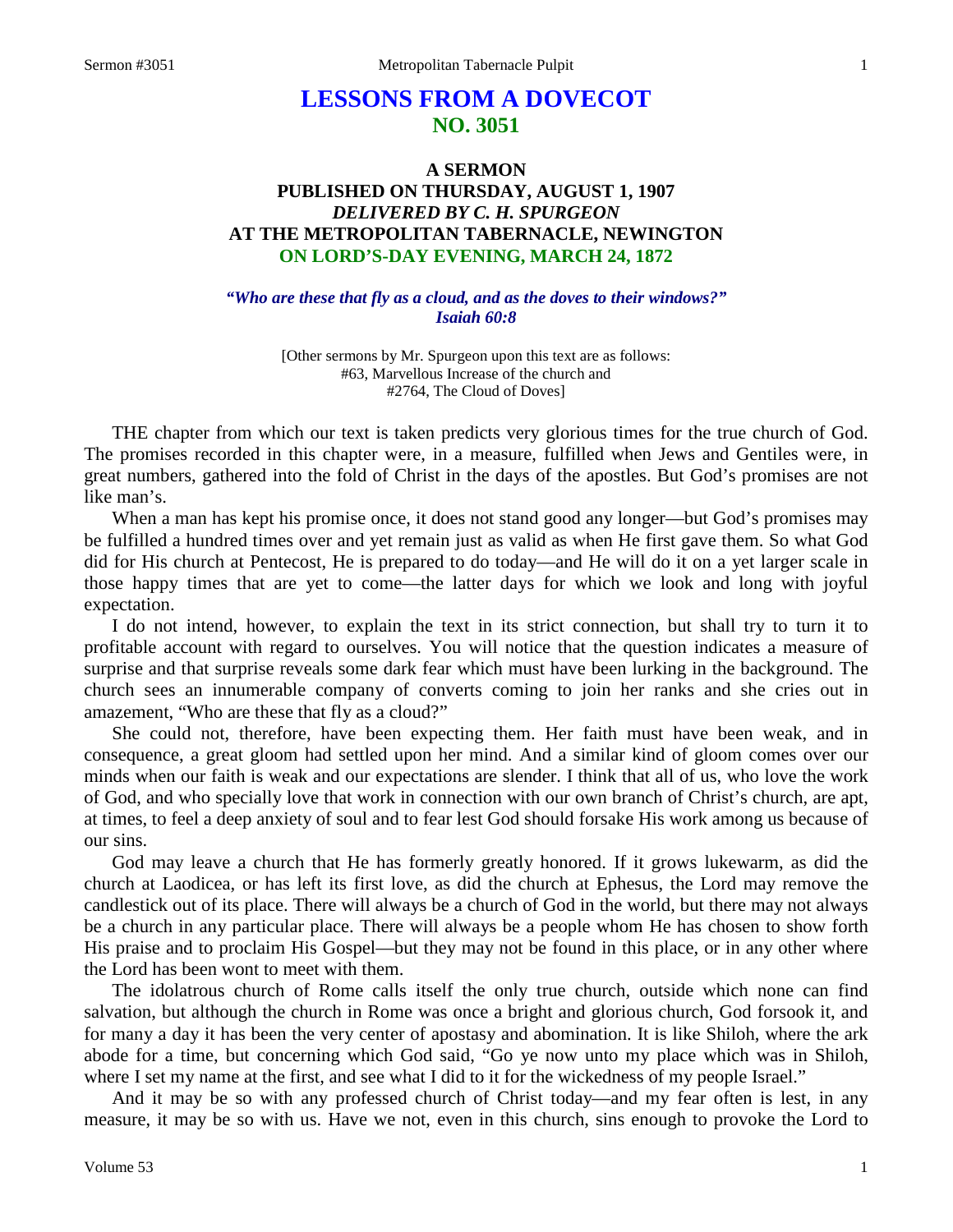leave us? Have we not, at any rate, sufficient sins of omission, in our lack of earnestness, our lack of prayerfulness, and our lack of Christ-likeness, to cause Him to say, as He is reported to have been heard to say during the siege of Jerusalem, "Arise, let us go from hence"?

Then would "Ichabod" be written on these walls and we might make this building like the Jews' place of wailing, for if the Lord should forsake us, we might well say, "The glory is departed. The church has lost her strength, her honor, and indeed her very life." We fear, then, lest the Lord should leave us. But brethren and sisters in Christ, if you turn your fears into prayers, there may be no longer any need for your fears.

My other fear has been, lest converts should not continue to come into this church, and that appears to also have been the fear of the church in Isaiah's day, or else she would not have been so surprised to see them come. I watch, each month, and each week, with prayerful anxiety and ask—Will there be more believers putting on Christ in baptism? Will there be more sinners crying out, "What must we do to be saved?" Will there be more of our hearers boldly but truthfully declaring,—

#### *"We are on the Lord's side. We will serve the King"?*

I would rather suffer any personal affliction or calamity than that God's work of grace should be stayed amongst us. It is a terrible thing when a professing church continues to exist, in a fashion, yet is unfruitful—a vine whereon hang no ripe clusters—a field that yields no harvest. There may be some ministers who can be content when their churches do not grow, but I am thankful to say that I am not one of them. My heart is troubled, and I trust, my brethren and sisters in Christ, that your heart is also troubled unless converts continue to come to us "as a cloud, and as the doves to their windows."

There is another fear that often passes across my mind, like a dark, threatening cloud—and that is, lest some of those already brought into the church should grow cold, and others should apostatize altogether because they never had "the root of the matter" in them, and lest the rest should stand still in mere dead formality, and not live in the light of God.

We need to have churches and church members that are full of life. And if there really is true spiritual life within us, we need to "have it more abundantly." Cold or lukewarm religiousness is to be found on all sides, but where can we find such holy fervor as blazed in England in the days of Whitefield and Wesley? Even on the old Methodistic altar, it burns but very feebly. Oh, that everywhere it could be fanned into a vehement flame.

We have some of this fervor here, but we pray that it may come with still greater force. Some of you, dear friends, have had it and have been very zealous for the Lord of Hosts—are you growing cold? If so, may the Master revive you! Are you curtailing your efforts? Are you shortening your prayers? Are your offerings less generous than they used to be? Is your consecration to Christ less complete than it once was?

Oh, for a great revival to begin with us at home—for if the Lord is not with us, warming our hearts, fanning our zeal, and inflaming our love—we cannot expect that our efforts on behalf of others will be attended by any great measure of success. Paul truly wrote to Timothy, "The husbandman that laboureth must be first partaker of the fruits." The water must gush up at the fountainhead, otherwise it cannot flow down the hills to make fertile the meadows and make glad the vales.

May God grant that inasmuch as these fears of ours have good reason for existing, we may not put them away, but may turn them into earnest prayers such as these—O Lord, do not forsake us! O Lord, do not leave us without continual additions to our membership! O Lord, do not let us, as a church, be without many true conversions! O Lord, do not allow Your people to grow cold—to become dead—but "visit us with Your salvation."

Now I can advance a step further. Our text, though it came to persons possessed by gloomy fears, contains in itself a very bright picture. You will understand the metaphor that is used in it if I just tell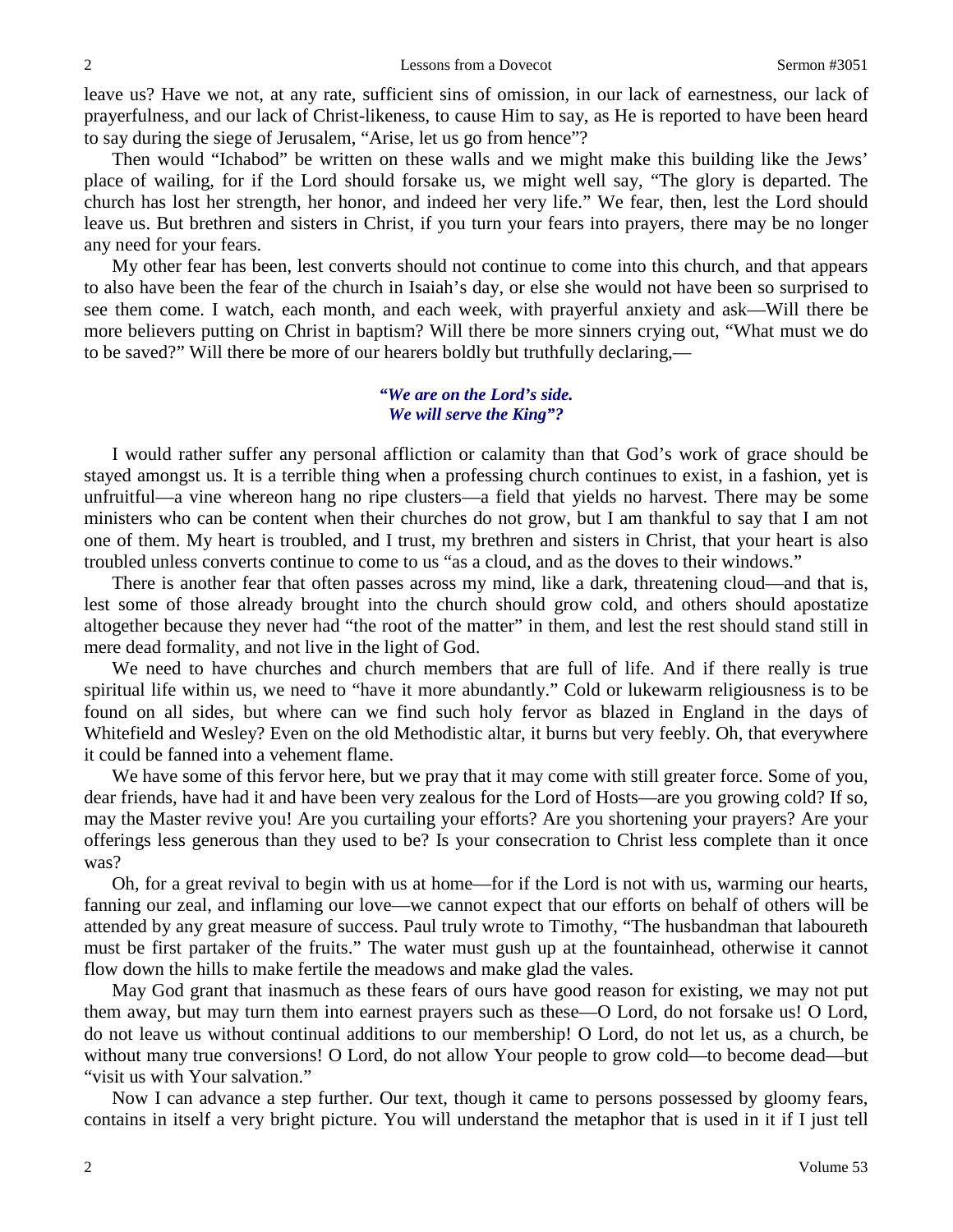#### Sermon #3051 **Lessons from a Dovecot** 3

you that a traveler in the East saw, near Ispahan, many large round towers, crowned by conical spiracles, through which the pigeons descended. Inside they were like a vast honeycomb, pierced with a thousand holes, in each one of which pigeons could build. And he said that when he saw them fly back to their homes at night, they were so numerous and so compact that they might well be compared to a cloud and the swiftness with which they flew back to their dovecot forcibly reminded him of this passage, "Who are these that fly as a cloud, and as the doves to their windows?"

We have here, then, a beautiful picture of souls coming to Christ and to Christ's church in great numbers and with great speed. And we will ask and try to answer three questions concerning them. First, *why should they come*? Secondly, *how should they come*? And thirdly, *why should so many of them come*?

#### **I.** First, WHY SHOULD THEY COME?

There is a very complete answer to that question with regard to the doves. It is natural that doves should come to their dovecots and there is an equally complete answer to the question, Why should souls come to Christ? There are four reasons why they should come.

First, *because Christ is the true food of souls.* No doubt the doves or pigeons were often fed at the dovecot. Therefore they knew where it was and they gladly flew to it. Hungry soul, Christ is the only food that can ever appease your hunger—are you as eager to get to Him as the hungry doves are to get to the dovecot? Do you long for peace, happiness, forgiveness, salvation? All these are to be found in Christ, yea, all that your empty soul can require to fill it to the brim is stored up in Christ Jesus. Wherefore you should come to Him—and our prayer is that you may come to Him even now.

Next, *the doves came to the dovecot because it was a place of security for them—and for the same* reason sinners should come to the Savior. They are unsafe as long as they are out of Christ. Go where you may, O soul, until you come to the Lord Jesus Christ, you are in jeopardy. Whether you live in sin or in self-righteousness, you are equally liable to be destroyed until you come to Christ. The whole world is the City of Destruction and Christ is the only gate of salvation, as Paul says in writing to the Galatians, "Scripture hath concluded all under sin, that the promise by faith of Jesus Christ might be given to them that believe." [Sermon #1145, The Great Jail—and How to Get Out of It]

But next, *the doves came to their dovecot because it was their home.* And the only true home of any human heart is in the wounds of Jesus. He who really finds Christ finds rest, enjoyment, peace, tranquility—in fact, all that the word "home" really means. The man who truly believes in Jesus is forgiven. He is reconciled to God. For him there is no gloom with regard to the world to come—no hell to dread and only a heaven of bliss to enjoy.

Moses wrote, "LORD, thou hast been our dwelling place in all generations." And God is still the dwelling place of His people—they find rest and peace in Him. Therefore should souls go to Christ, even as the doves go to the dovecot.

The fourth reason why the doves came to the dovecot was *because it was a fit place in which to lay their young.* Some of you may remember a sermon I preached on Psalm 84:3, [Sermon #3041, The Sparrow and The Swallow] "Yea, the sparrow hath found a house, and the swallow a nest for herself, where she may lay her young, even thine altars, O LORD of hosts, my King and my God."

A saved man has at least a greater probability than any unsaved man has of seeing his children saved. On the day of Pentecost, in answer to the question, "Men and brethren, what shall we do?" Peter said, "Repent, and be baptized every one of you in the name of Jesus Christ for the remission of sins, and ye shall receive the gift of the Holy Ghost. For *the promise is unto you, and to your children,* and to all that are afar off, even as many as the Lord our God shall call." So, for your children's sake as well as for your own sake,—

> *"Come, guilty souls and flee away, Like doves, to Jesu's wounds; This is the welcome Gospel-Day*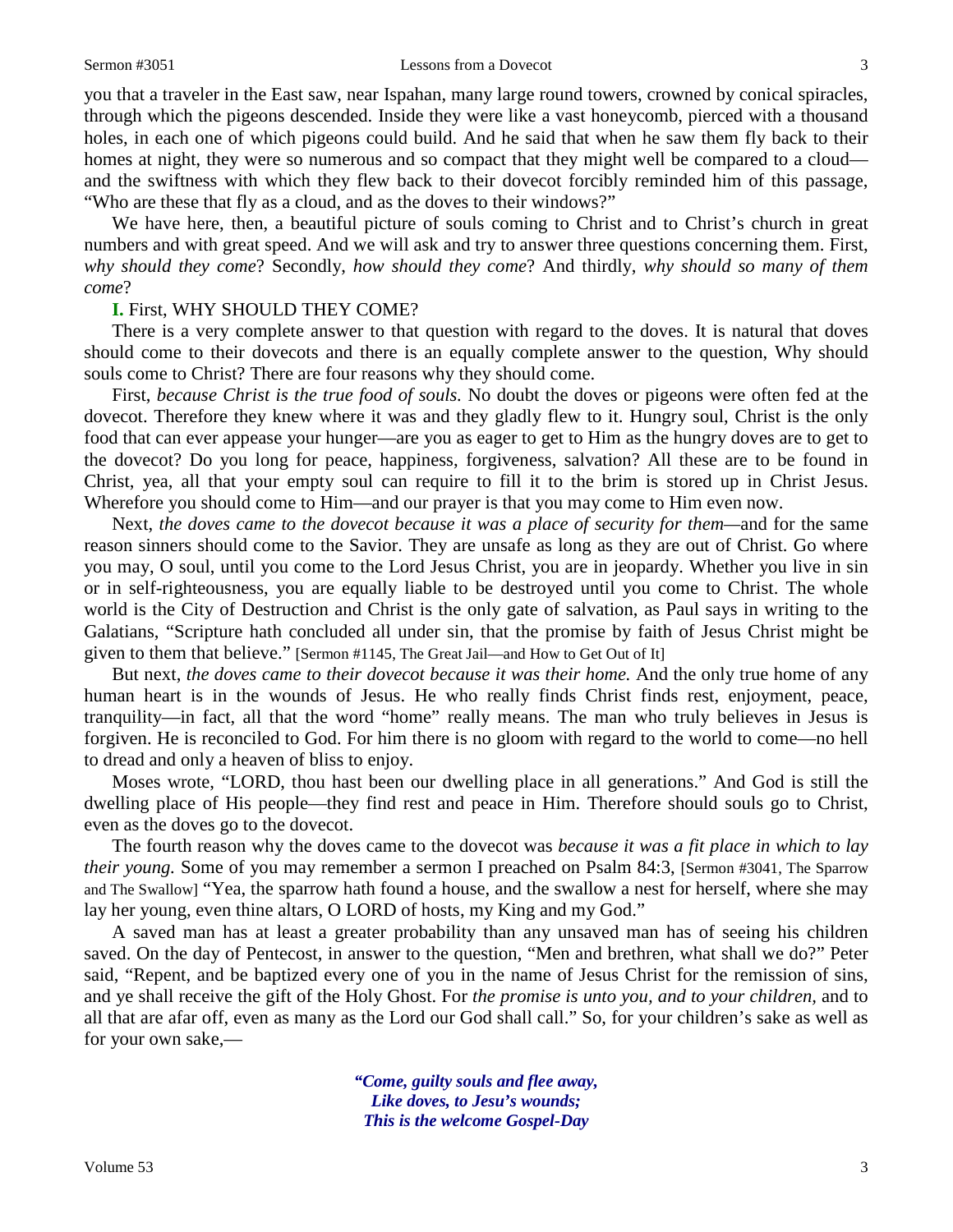#### *Wherein free grace abounds."*

**II.** Secondly, the text answers the question, HOW SHOULD THEY COME? They should come "as a cloud, and as the doves to their windows."

That is, *they should come very swiftly.* A dove's flight is very rapid, and when a cloud of doves is driven by the wind, they fly very swiftly through the air. That is the way for sinners to come to Christ come at once without delay. The very best time to trust the Savior is NOW, for, "Behold, now is the accepted time; behold, now is the day of salvation."

I cannot give you a promise of salvation tomorrow, but I find many promises in the Word of God concerning the time present. Oh, that God would, by His grace, incline some soul to break away from the bands of procrastination and say, "Since it may be 'now or never' with me, it shall be NOW. And I will fly to Christ at once."

There are many reasons why you should fly to Christ at once. First, *because you are in present danger.* Should not the dove fly at once to its windows when the hawk is after it? And sinner, sin is after you and wrath is after you, if you are out of Christ. "He that believeth not"—and mark, this is God's Word—"he that believeth not is condemned already, because he hath not believed in the name of the only begotten Son of God."

"*Condemned already.*" Then you are in a condition of present danger and I say to you as the angel said to Lot, "Escape for thy life: look not behind thee, neither stay thou in all the plain; escape to the mountain, lest thou be consumed." Already the venom of the fiery serpent's poison is boiling in your veins. Look then, at once to Him who is lifted up before you as the brazen serpent was lifted up before the bitten Israelites, for there is healing in a single glance at Christ crucified.

Though you are at the very ends of the earth, the message can reach you, for the Lord says, "Look unto me, and be ye saved, all the ends of the earth: for I am God, and there is none else." [See sermon #60, Sovereignty and Salvation. This sermon was preached by Mr. Spurgeon on January 6, 1856, the sixth anniversary of his own conversion under an uneducated local preacher's pointed and personal discourse upon this passage, Isaiah 45:22] So come to Christ at once because you are in present danger.

Beside that, there is great reason why you should fly at once to Christ *because time is flying faster than you can fly.* And with the flight of time, the approach of the night of death is certain. The dove seeks its dovecot before nightfall, for it knows the dangers to which it would be exposed in the darkness. The night is fast approaching with some of you. In the nature of things, you cannot live much longer, yet how strange it is that men often think that they will continue to live though they expect that others will die!

I heard, only this week, of a man of eighty-six, who expects some property to come to him, but there is another man's life that delays his possession of it—and he is eighty-four. Yet the older man told a friend of mine that he expected very soon to inherit the property as the person who held it was a very old man and could not live much longer, though he himself was two years older—an admirable commentary on the words of the poet, "All men think all men mortal but themselves."

Yet if we use our wits, we shall know that we also are mortal. Possibly, old age is already creeping over us or, if not, there is an unseen hand that may be, even at this moment, tugging at our heartstrings some fatal disease or sudden stroke from God may swiftly come upon us and we shall be gone from earth as so many others have gone. Fly, O you doves, for death's arrows are flying! Fly, for the fowler's nets are spread all around you! Fly, for true life is only to be found through those blessed windows which Christ has opened for guilty souls!

I am praying for conversions tonight. Brethren and sisters, you who know how to pray, join with me in praying for conversions tonight, that ere the unsaved sleep, they may come to Jesus and be saved.

**III.** Now, having spoken of why they should come and how they should come, I have to answer the third question, WHY SHOULD SO MANY COME?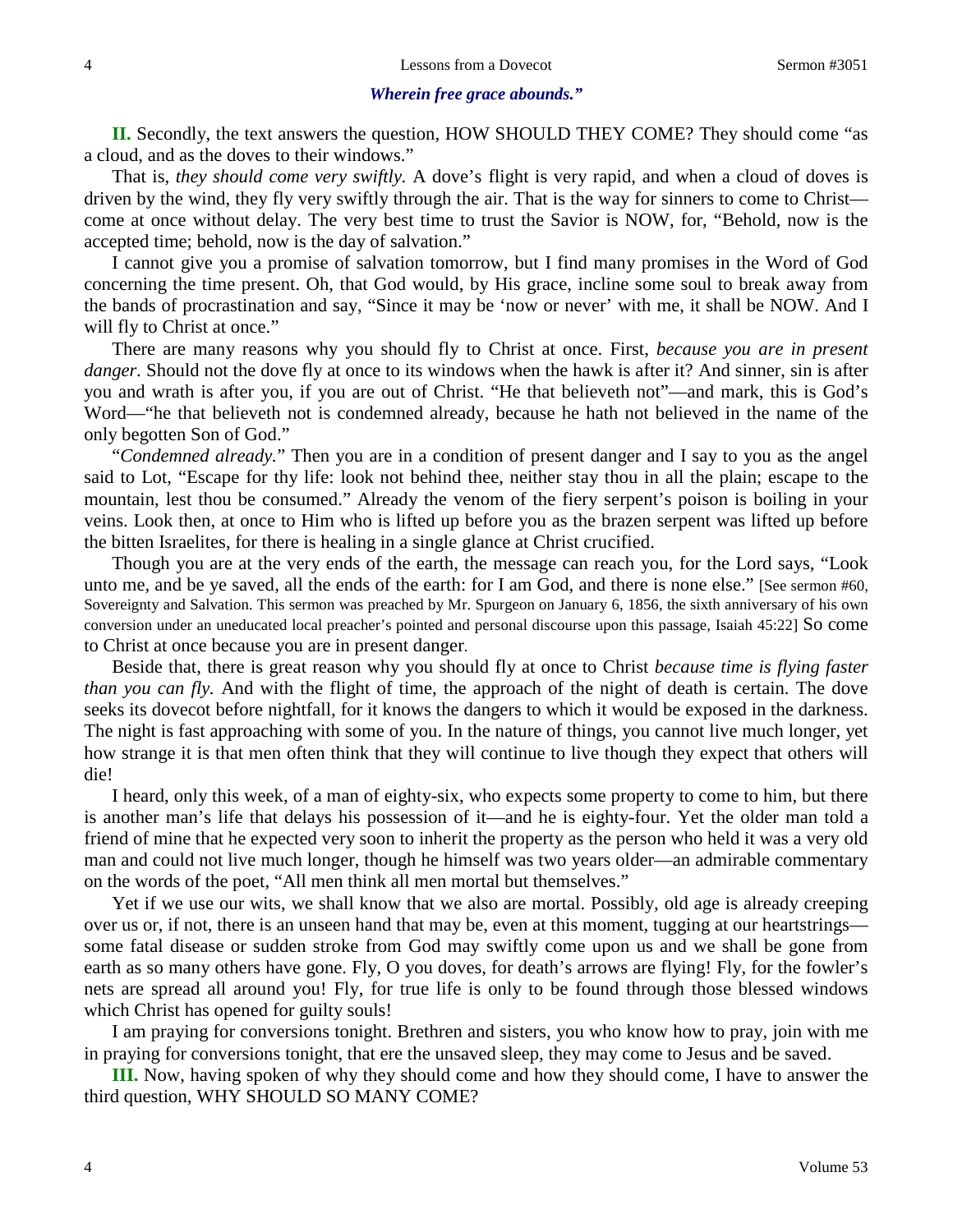They are to fly in such a vast flock that they shall be like a cloud. My heart rejoices at the very thought of great numbers of sinners coming to Christ, but why should so many come?

Well, first, *because there is room for them.* There is room in the dovecot for every dove that comes and there is room in the heart of Christ for every soul that ever will come to Him. There never was a true penitent whom Christ repelled, saying, "I did not shed My blood for you." There never was a believer whom Christ refused, saying, "You had no right to believe in Me." No, His gracious message still stands,—

### *"Engraved as in eternal brass,"—*

"him that cometh to me I will in no wise cast out." [See sermon #3000, Come and Welcome] Write that truly golden text in starry letters across the sky, or better still, ask the Holy Spirit to write it in your memory so that you will never forget it—"him that cometh to me I will in no wise cast out."

Though he may have been a drunkard, a swearer, or a thief—though he may have been unchaste or unjust—though he may even now be black or red with crime—if he does but come and trust in Jesus Christ, he cannot be cast out. There is room in Christ's heart for all who come to Him, so let many come now.

Besides, *'tis sweet for many to go together.* How glad I am when I can receive husband and wife into the church at the same time. And I am still more glad when there is a little train of their sons and daughters behind them all coming together to confess their faith in Christ. You know that if only one member of a family is brought to Christ, that one will be like a speckled bird in the home-nest, but when the Lord draws the whole family to Himself, how blessed it is for them all to walk hand in hand to heaven!

I think that, if necessary, I should have been glad to go on pilgrimage alone, as Christian went, but I should have liked much better to have gone with Christiana, and Mercy, and the children, and with Mr. Greatheart, and old Father Honest, and all that noble party of pilgrims who went together to the Celestial City.

Further, *the same reason that should make one go to Christ should make others go to Him.* When I used to preach at Waterbeach [The full story of those wonderful early days is told in *C. H. Spurgeon's Autobiography*], the chapel was crowded, but when I first came to London, I was very much discouraged by the sight of so many empty seats. But somebody said, "You may depend upon it that the Gospel that will draw six hundred in a country village will draw six thousand in London." And I have found it so all these years.

If Christ can draw one soul to Himself, why can He not draw twenty? And if He can draw twenty, why not twenty thousand, and why not thousands of millions? Why should not we live to see many millions of souls converted to God? Let us pray to the Holy Spirit to present the irresistible attractions of Christ to the hundreds of millions in the whole human race.

And then, beloved, *when sinners come to Christ in great numbers, think what honor it brings to Him.* A soul saved here, and another saved there, may go unremarked—but what a joy it is to us and what glory it brings to God—when hundreds, or thousands, as on the day of Pentecost, are converted at once! Then the church is refreshed, and revived, and encouraged. And the world hears of it, and other churches hear of it and ask for the same blessing.

I do, therefore, beg you, my brethren and sisters in Christ, to join with me in prayer that we may have a cloud of converts flying to Christ—multitudes of precious souls coming to Him, as the doves fly to their windows.

**IV.** My time fails me, so I must close by again reminding you that OUR TEXT SETS BEFORE US A BRIGHT AND BEAUTIFUL PICTURE—"Who are these that fly as a cloud, and as the doves to their windows?"

Shall I tell you who they are? I am not going to speak of them as being God's elect, though that is true—and Christ's redeemed, though that is also true—and the Holy Spirit's effectually called ones, though that, too, is true. But I am going rather to dwell upon another phase of the subject and that is this.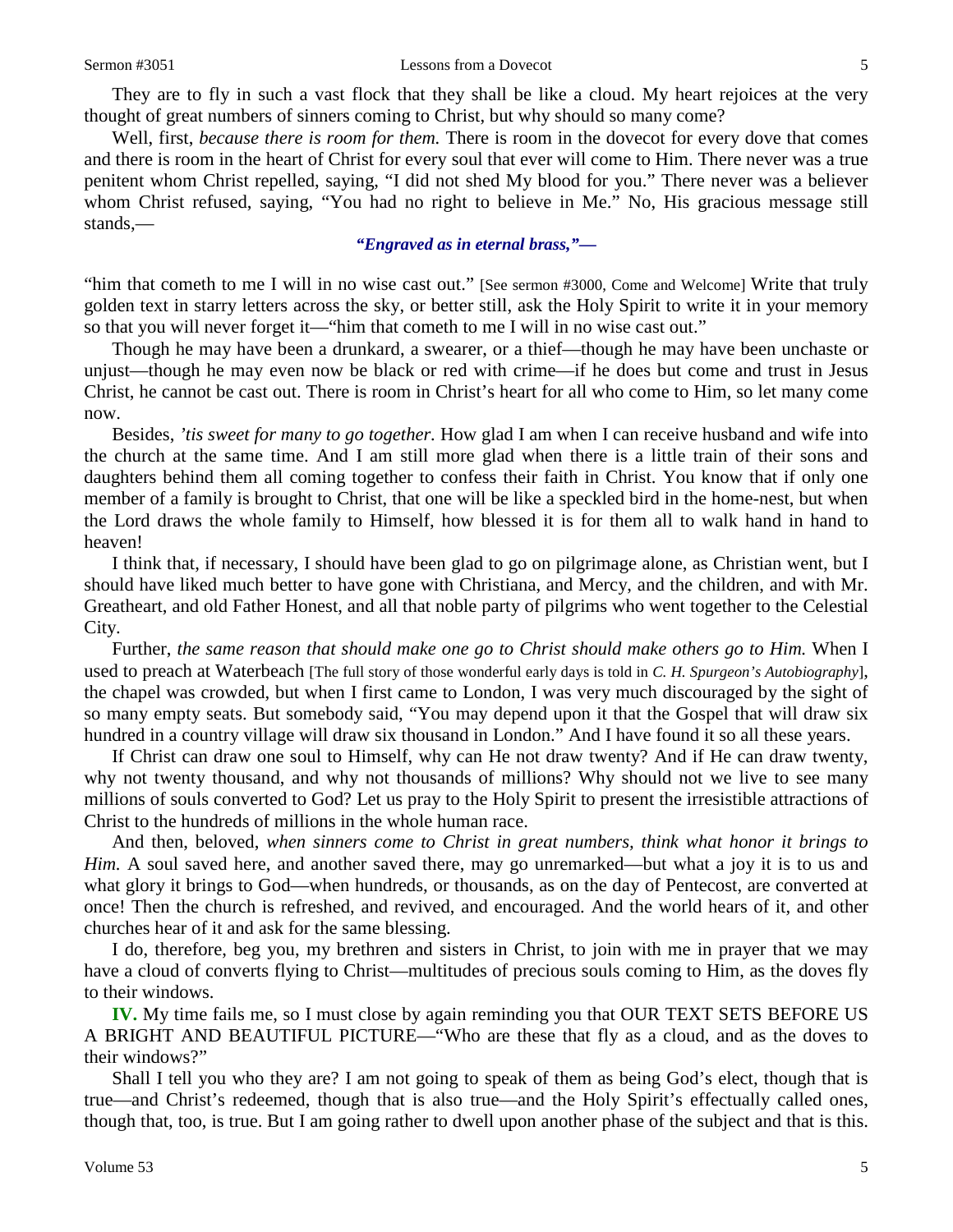*Some of those that will fly as a cloud,* if our prayers are heard, and they do really come to Christ, *will be our own sons and daughters.* 

It has been one of the greatest joys of every revival season which we have ever had that, among the converts, there has always been a considerable proportion of the sons and daughters of the members of the church. Does not the very mention of that fact make your mouths water? Do not your prayers now go up, "O Lord, bring my boy in! Lord, save my girls! Let our children live in Your sight"?

Perhaps you have other young people living with you who are not literally your sons and daughters, but who stand to you in almost the same relationship. They are your nephews and nieces, or some orphan children for whom you are caring, or your pupils, it may be. Well, may the Lord grant that when you ask the question, "Who are these that fly as a cloud?" the answer may come, "Why, they are the very ones who dwell with you! God has blessed those who are nearest and dearest to you." Dear young people, we cannot wish for you a greater blessing than that you may early be brought to Christ and be united to His church.

Yet again, how delighted would many of you be if, in answer to this question, "Who are these that fly as a cloud?" it should be said, "Why, *some of them are from the Sabbath school—*and you would be even more gratified if the reply would be, "Some are from your own class, the very scholars for whom you have been specially praying—the boy to whom you spoke so seriously—the girl whom you so affectionately besought to come to Jesus." Teachers, would you not clap your hands for joy if that could be truly said to you?

Why should it not be the case? God has often blessed such instrumentality and His arm is not shortened that it cannot save, nor is His ear heavy, that He cannot hear. Go in faith and ask for the blessing—and then work in real earnest, believing that it will come—and it will assuredly be bestowed upon you and upon those whose salvation you are seeking.

It would be peculiarly gladdening to my heart if the answer to the question of our text should be, "Some of those that are flying to Christ, as the doves fly to their windows, are *your old hearers, old seat-holders, who have long been unconverted.*" I thank God that there are not very many such hearers, for the Lord has brought in one after another until there are not many of those who have long heard the Word who still remain unsaved. The axe of grace has cut down these trees of sin one after another and built them into the temple of God.

Our unconverted seat-holders are getting to be fewer and fewer—and my prayer is, "O Lord, bring Your sharp axe and cut every one of them down." I am sorry that there are any of my old hearers who are still unsaved—how I would praise the Lord if, after ten, twelve, and some of you eighteen years of hearing the same voice preach the same Gospel, you should be saved at last!

Probably, however, there will be another answer to the question of our text. "*Some strangers, some of your casual hearers, have been brought to Christ.*" Dear friends, I repeat the request that I have often made—Please look after those who come here only occasionally to hear the Word. Do all you can to make them comfortable and then, if there be any sign of attention to the preacher's message, or of impression produced by it, do not let anyone be able to say, "I went to the Tabernacle half-a-dozen times, yet nobody ever spoke to me." Be sure that no one shall be able to truthfully say, "Why, I am quite a stranger there still, though I have been attending for years. But nobody has spoken to me."

We used to have—I wish we had more of the same sort now—some very gracious people who were always on the watch for anxious souls. I remember one young man who joined the church in this way he came up from the country—we were then worshipping at the Surrey Gardens Music Hall. [The full story of those wonderful days is told in *C. H. Spurgeon's Autobiography*]

And the first time he was at our service, one of our brethren took him into the hall and gave him a seat. On another Sunday, when he saw him again, he asked him home to dinner and he talked to him about the things of God in such a way that, in a very short time, that young man became a Christian and joined the church, though before he had lived without the fear of God.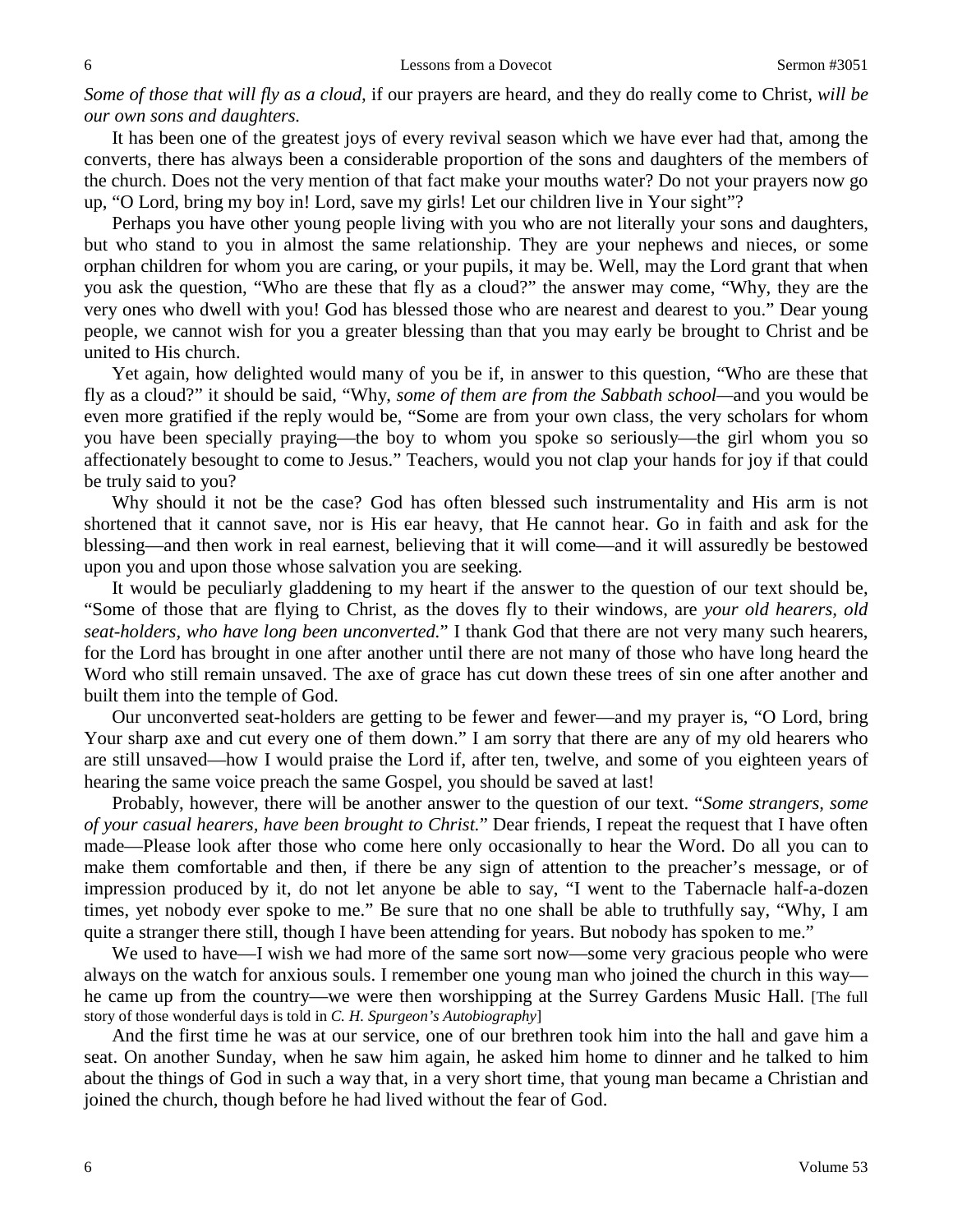Would it not be something for which to praise the Lord for many a day if, among those that fly to Christ, as the doves fly to their windows, there should be one to whom you had spoken—a casual hearer, smitten by the Word preached, but brought into peace and liberty through a few sentences which you spoke privately to him?

I pray that among those who are brought to Christ, there may be many rank outsiders. I do not know when I ever more enjoyed speaking, or hearing anybody else speak, than I did while speaking or listening to my brother Varley last Wednesday, when we had the area of this Tabernacle full of butchers. They appeared to be thoroughly in earnest and they drank in the Gospel—and I do trust that some of them retained it in their hearts and will bring forth fruit in their lives.

We must constantly try to lay hold of men who are outside all ordinary religious worship. You who go with tracts all round this district, you who visit the people in their homes, you who stand at the corners of the streets and preach, you who are spiritual Uhlans, riding ahead of the main army of God, you who are breaking up fresh ground, and trying to increase the area of ground that is being cultivated for Christ—may you all have a present reward as you see the converts coming to Christ as the doves fly to their windows!

May our Bible classes for men and women be richly blessed in bringing many to Christ and His church! May our College be richly blessed and every man become abundantly useful in the Master's cause! And may every one of us seek to have a share in the great additions to our numbers which we trust God will soon send to us!

I have only to ask one more question and then I will close. Among these that are to fly as a cloud, and as doves to the dovecot, will *you* be one, my hearer? "Do you want me to join this church?" I did not say that. I did not say anything about your joining any church. You must be joined to Christ before you can join His church. That was the apostolic way—"They first gave their own selves to the Lord, and unto us by the will of God."

I do not first ask if you are willing to be baptized. I do not want you to be baptized before you believe in Christ. That is useless—nay, it is worse than that—it is wicked. There is no Scriptural warrant for the baptism of an unbeliever. To sprinkle a baby, or to immerse an adult who does not believe in Jesus is a transgression of Christ's law.

He has laid down the order, "He that believeth and is baptized shall be saved." Do you ask, "What do you want me to do?" I want you to be one of those who believe in the Lord Jesus Christ. Is the Spirit of God working in your heart and saying to you, "Turn ye, turn ye, for why will ye die?" Is He saying to you, "Trust yourself to Christ"? Then, yield to that gracious influence now, and say,—

> *"Now to be Thine, yea, Thine alone, O Lamb of God, I come!"*

If that be your sincere utterance, you are a saved soul. Now be baptized, now join the church. But first see to it that you believe in Jesus, for that is the first business. May God bring you to Christ and may the blessing of the Triune JEHOVAH be with you forevermore! Amen and amen.

#### **EXPOSITION BY C. H. SPURGEON**

## *ROMANS 10*

This chapter is a Gospel in itself—it very clearly points out the plan of salvation by faith in the Lord Jesus Christ.

**Verse 1.** *Brethren, my heart's desire and prayer to God for Israel is, that they might be saved.*

Paul had a tender heart towards all unconverted men and women, and he longed and pleaded with God that they might be saved. Have all of us this unselfish compassionate feeling? I am afraid that there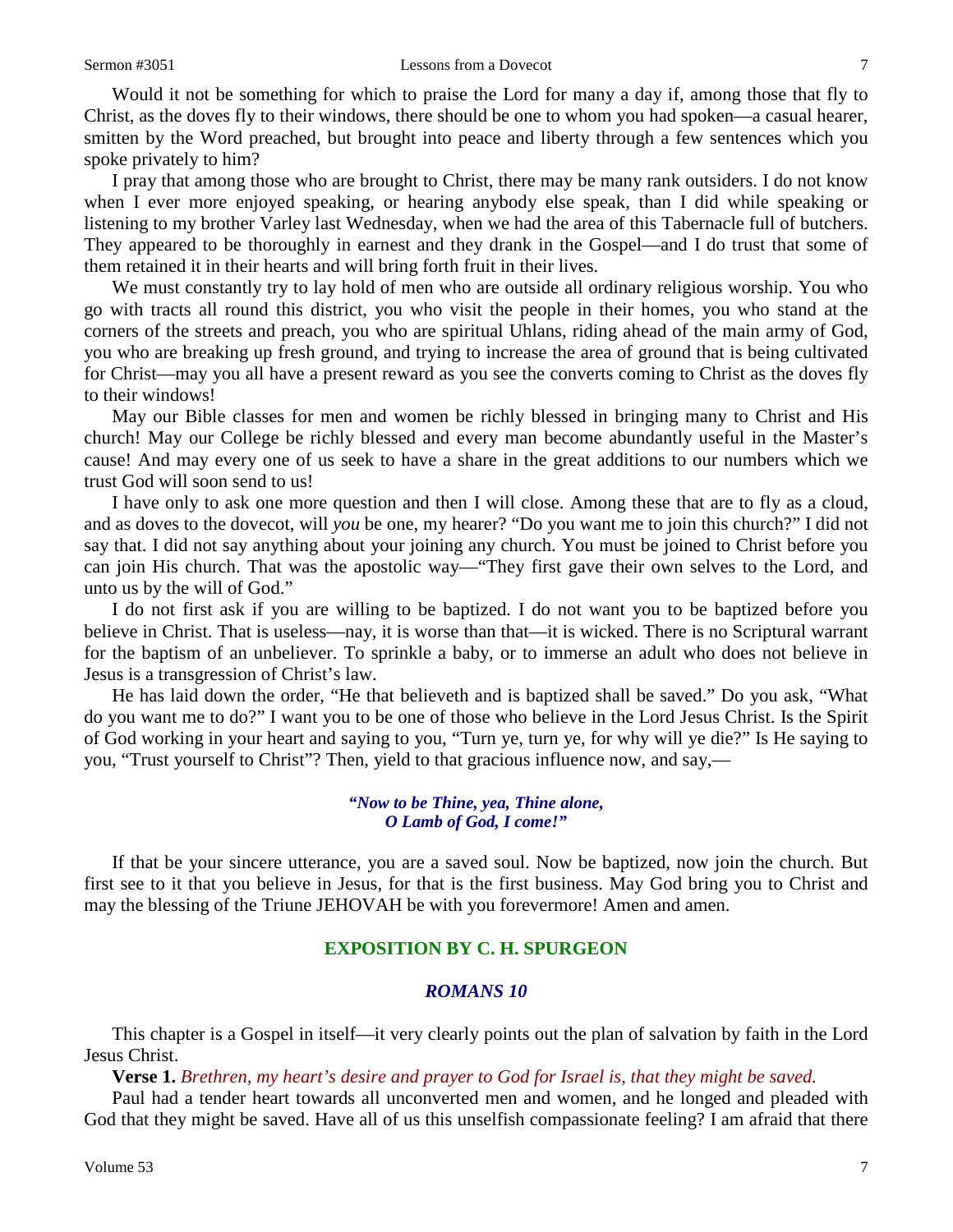are some Christians who are very deficient in it, yet in the dread of an immortality to be spent in unutterable woe by all unbelievers, our hearts' desire and perpetual prayer should be, as Paul's prayer for Israel was, "that they might be saved."

And if there is one class among the ungodly which should touch our hearts more than all the rest, it is those who are earnestly seeking salvation, but who are seeking it where they will never find it, namely, by the works of the law.

### **2.** *For I bear them record that they have a zeal of God, but not according to knowledge.*

It is not sufficient for a man to be sincere in his zeal for God—sincerity must be according to knowledge if it is to be of any value. If a man travels North, his sincere belief that he is on the right road will not bring him to his destination in the South. If a man, in all sincerity, drinks poison under the belief that it is a cheering cordial, it will kill him, notwithstanding his sincerity. And if a man sincerely believes a lie, it will turn out to be a lie notwithstanding his sincerity. So that it is not enough to be sincerely zealous for God, or sincerely anxious to be saved—but you must seek salvation in God's revealed way if your search is to be a successful one.

# **3.** *For they being ignorant of God's righteousness, and going about to establish their own righteousness, have not submitted themselves unto the righteousness of God.*

This is not an error on the part of only the Jews—it is to be found also among many Gentiles. Such people must have a righteousness of their own and Paul says they are continually "going about" to establish it. To do this they will undertake any labor, endure any suffering, or perform any self-denial, but all the while they despise God's righteousness—despise it by the very act of preferring their own, or seeking another way of salvation instead of walking in the one which God has provided.

How sad it is that so many, in all sincerity of blind zeal, should be dishonoring God, and virtually dethroning Him by the attempt to set up a righteousness of their own, when He has already provided a perfect one which they will not accept.

**4.** *For Christ is the end of the law for righteousness to every one that believeth.*

Even the law itself has this for its main drift and purpose—that it may introduce Christ. Its end, its intent, is to show to us our need of Christ, to point us to Christ, and to make us willing to have Christ as our Savior. And as even the law aims at this object, much more clearly does the Gospel. Oh, that none of us might miss the aim and object of this blessed design of God—that we might find righteousness through believing in Christ.

**5.** *For Moses describeth the righteousness which is of the law,—*

And he does it in very brief, concise, and satisfactory terms.

**5.** *That the man which doeth those things shall live by them.*

That is the beginning and end of the law, "Do and live."

**6-8.** *But the righteousness which is of faith speaketh on this wise, Say not in thine heart, Who shall ascend into heaven? (that is, to bring Christ down from above), or, Who shall descend into the deep? (that is, to bring up Christ again from the dead). But what saith it? The word is nigh thee,—*

The saving, life-giving word is not to be sought above, nor below, nor afar off—it is "nigh thee."

**8.** *Even in thy mouth, and in thy heart:*

It is not a matter of doing with the hand, but of believing with the heart, and of confession with the mouth.

**8-9.** *That is, the word of faith which we preach; that if thou shalt confess with thy mouth the Lord Jesus, and shalt believe in thine heart that God hath raised him from the dead, thou shalt be saved.*

The Gospel's command, "Believe and live," is quite as clear and plain and positive as the law's command, "Do and live."

**10-11.** *For with the heart man believeth unto righteousness; and with the mouth confession is made unto salvation. For the scripture saith, Whosoever believeth on him shall not be ashamed.*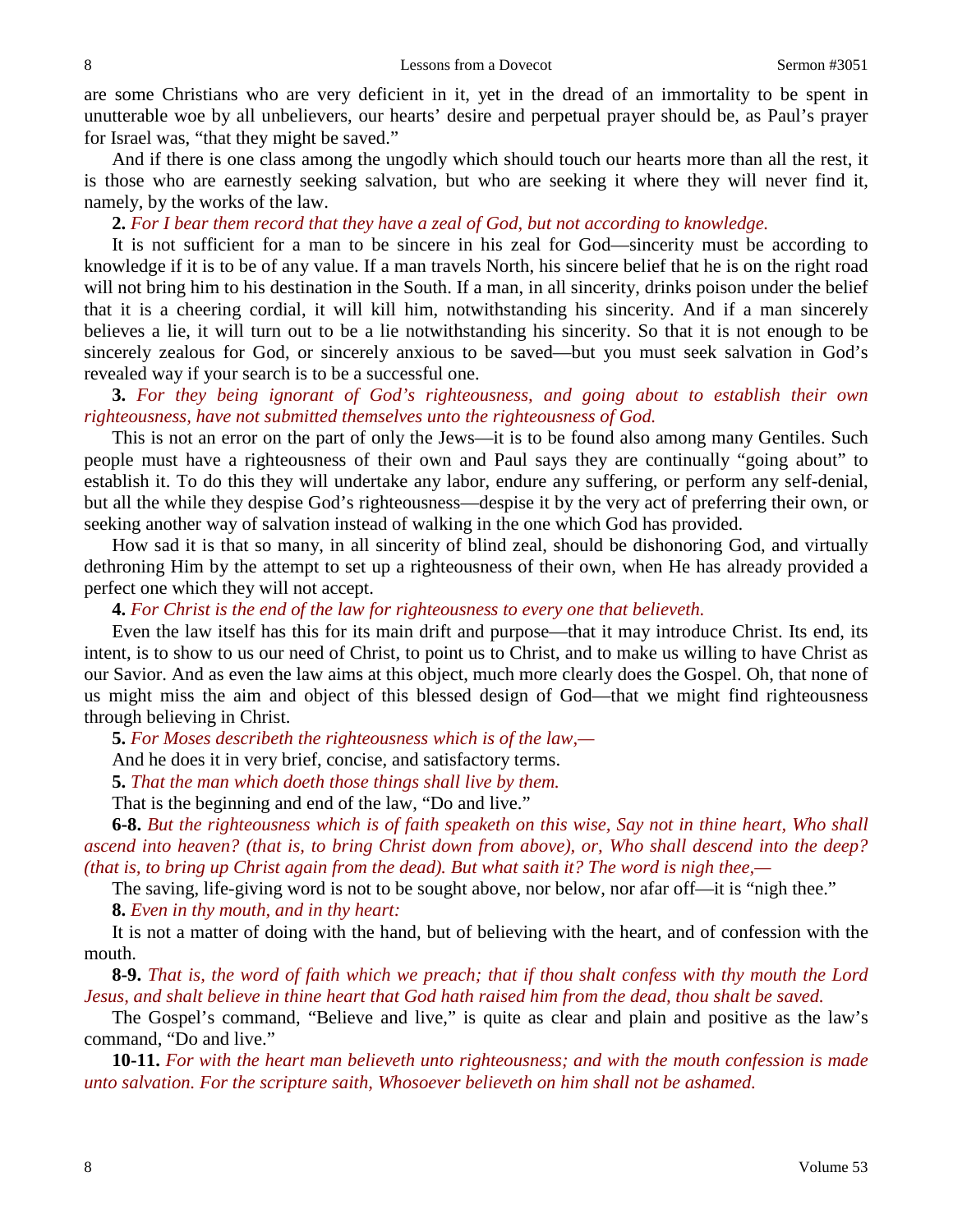He shall never be ashamed of having believed on the Lord Jesus Christ. If he really believes on Him, he shall never be ashamed of the result of so believing, for that result will be eternal salvation to him there is no doubt about that.

**12.** *For there is no difference between the Jew and the Greek: for the same Lord over all is rich unto all that call upon him.*

If there are great numbers to be saved at one time, Christ will not have to do as we do when we have too many guests at a feast, namely, cut the portion of each one smaller. Oh, no! For "the same Lord over all is rich unto all that call upon him," whether they are Jews or Gentiles.

**13.** *For whosoever shall call upon the name of the Lord shall be saved.*

Let us read that blessed verse again.

**13-14.** *For whosoever shall call upon the name of the Lord shall be saved. How then shall they call on him in whom they have not believed?*

When I hear anyone say, "I cannot believe in Christ, but I will pray to Him for faith." I say, surely the prayer is more difficult than the believing—"How then shall they call on him in whom they have not believed?"

**14-15.** *And how shall they believe in him of whom they have not heard? and how shall they hear without a preacher? And how shall they preach, except they be sent? as it is written, How beautiful are the feet of them that preach the gospel of peace, and bring glad tidings of good things!*

We, dear friends, have had this whole process carried out in our midst. The Gospel has been preached—preached, I trust, by one who can prove, by the many seals to his ministry, that he has been "sent" by God, who has given him these confirmations of his commission in the constant conversion of those to whom he has preached.

Then, many of you have heard the preaching, and have believed on the Lord Jesus Christ, and therefore, you are "saved" to all eternity. But alas! there are some of you who have not believed in Jesus. Yet you must be saved by this process, or you can never be saved at all, for God will never try any other plan. His way of saving men is to send the preacher whom He has called and qualified to preach. The preacher preaches. The people hear. By hearing, they believe, and by believing they are saved.

This is God's way of saving sinners and He will not depart from it. So let us walk in it. May His gracious Spirit take away from us all our proud, foolish and wicked objections to His simple plan and may we all believe and live!

**16.** *But they have not all obeyed the gospel. For Esaias saith, LORD, who hath believed our report?*

So you see that even the prophet Isaiah had the idea that salvation comes to sinners by believing. He mourned and cried to his God because men did not believe the "report" which he had been sent to deliver to them concerning that Man who was "despised and rejected of men," that Man of whom the prophet truly said, "Surely he hath borne our griefs, and carried our sorrows…He was wounded for our transgressions, he was bruised for our iniquities: the chastisement of our peace was upon him; and with his stripes we are healed."

**17.** *So then faith cometh by hearing, and hearing by the word of God.*

With what solemnity this invests our hearing! I often hear people say, "We go to such and such a place of worship, to hear so-and-so preach." That is well if the preacher is, like John the Baptist, "a man sent from God," for, "faith cometh by hearing, and hearing by the word of God." Only let us all so hear the Word of God that, hearing it, we believe on Jesus Christ whom God has sent—believing on Him, we confess our faith in the divinely-appointed way, devoutly worship and adore the ever-blessed God— Father, Son, and Holy Spirit—and do all we can to make the Savior known to others.

**18-19.** *But I say, Have they not heard? Yes, verily, their sound went into all the earth, and their words unto the ends of the world. But I say, Did not Israel know?*

These Jews for whom Paul prayed—these people who were so zealous in seeking to establish their own righteousness—did not they know God's way of salvation? Did not they know Jesus of Nazareth,